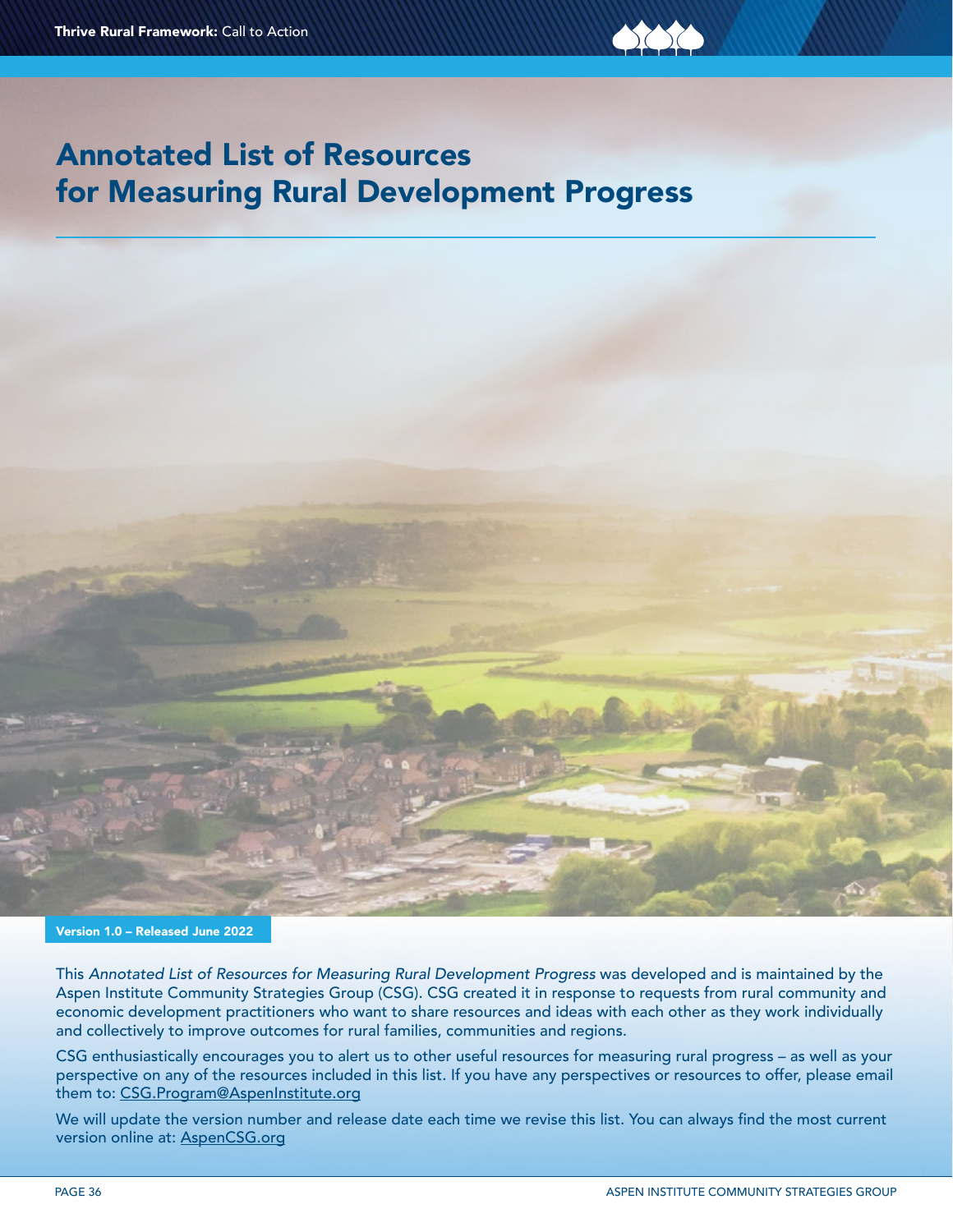

# THE BASICS ON THE DEFINITION OF RURAL<sup>1</sup>

**Why is this important?** There are many ways to think about which places and people qualify as "rural." In many cases, federal agencies set up specific rural definitions to establish eligibility for participating in or receiving funds from specific programs. In fact, there are dozens of definitions of "rural" used just within the federal government.

But, of those dozens, two definitions are dominant, and they generally provide the basis for other definitions:

- **Census definition of "rural":** The United States Census Bureau defines "rural" based on population density. The Census assigns its rural designation to *population* at the sub-county level – down to individual Census tracts.
- **OMB "nonmetro" designation:** The federal Office of Management and Budget (OMB) designates counties (but not smaller areas) as "metropolitan" or" nonmetropolitan." This definition is commonly used in analysis – with "nonmetropolitan" standing in for "rural" – even though the nonmetropolitan designation is only an informal equivalent to rural.

The USDA Economic Research Service notes that: "OMB 'Nonmetro' and Census 'Rural' provide different but equally useful perspectives on rural populations." At the same time, the fact that these distinct definitions are both commonly used creates some important challenges for the field. It can be difficult to understand any analysis of rural people and places, or the implications of that analysis, without digging into which definition – or which variant of which definition – is being used. This is doubly true when it comes to comparing "facts" about rural, especially those that may conflict. For example, many "rural" people, as defined by the Census Bureau, live in "metropolitan" (commonly called urban) counties, as defined by OMB. This situation adds levels of complexity to any rural initiative that is trying to use commonly available data, either for planning or for assessing results. (For a visual illustration of the dramatic differences between commonly used rural definitions, see the **[Defining Rural map](https://ruralinnovation.us/resources/mapping-and-data-analytics/data-for-action-map-2/
)** from the Center on Rural Innovation.)

**Read on to find where you can learn more about varying federal definitions of rural.**

#### [The Census Bureau Definition of Rural](https://mtgis-portal.geo.census.gov/arcgis/apps/MapSeries/index.html?appid=49cd4bc9c8eb444ab51218c1d5001ef6)

This [site](https://mtgis-portal.geo.census.gov/arcgis/apps/MapSeries/index.html?appid=49cd4bc9c8eb444ab51218c1d5001ef6) presents a series of interactive maps and text that describes how the Census Bureau defines rural based on population density. The Census defines "urban" populations based on specific density thresholds; any remaining population that does not meet the "urban" criteria is categorized as "rural." The land area where the rural population is located is thus also identified as rural. This site highlights the counter-intuitive reality that the majority of America's rural *population*, as defined by the Census Bureau, is located in counties that OMB classifies as *metropolitan*, often relatively close-in to major urban areas. It also illustrates that rural is far more than the OMB "nonmetropolitan" designation.

HOW YOU CAN USE THIS RESOURCE. Follow the text on the left to learn about the current definition and the evolution of the definition over time. The maps shown on the right illustrate the text, and you can zoom in or out to states and sub-state places. Use the two other tabs on this site to find rural-related Census data and interesting facts about rural demographics.

<sup>1</sup> Note that much of the data referenced in this section is updated after each Decennial Census; it can take up to two years after the completion of a Census for those updates to happen, depending on the level of the data. As of the release of this Call to Action, only topline 2020 Census updates had been released.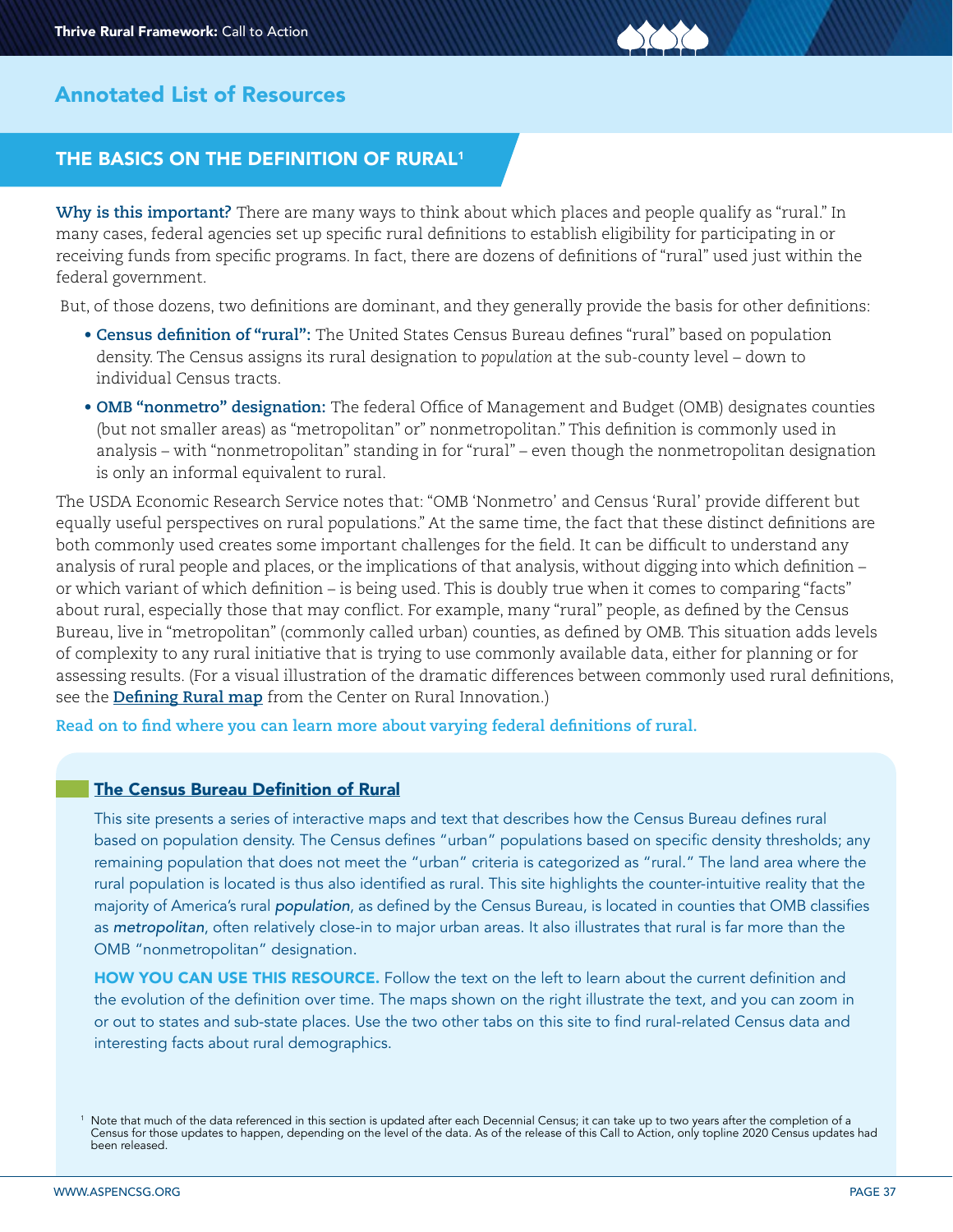#### [USDA Economic Research Service Review of Rural Definitions](https://www.ers.usda.gov/topics/rural-economy-population/rural-classifications/what-is-rural/)

This concise review of the difference between the Census definition of rural and the OMB nonmetropolitan designation complements the Census Bureau discussion described above.

HOW YOU CAN USE THIS RESOURCE. Use this site to understand the multidimensional nature of rural, and how different definitions are suited for different uses. Between this site and the Census Bureau visualization above, you can gain a better understanding of a complex topic. This site also provides high-quality downloadable maps.

#### [Percent Rural and Urban in 2010](https://www.census.gov/programs-surveys/geography/guidance/geo-areas/urban-rural/2010-urban-rural.html) by State and County

This Census Bureau site provides spreadsheets with detailed figures for urban and rural populations, and the land area where those populations live, in every state and county in the United States. (At the time of this writing, the data on this site is from the 2010 Decennial Census, but the Census Bureau will be updating it with the 2020 Decennial Census data.)

HOW YOU CAN USE THIS RESOURCE. Scroll down to the subsection titled *List of Population, Land Area, and Percent Urban and Rural in 2010 and Changes from 2000 to 2010.* The Excel file titled Percent Urban and Rural in 2010 by State and County provides total rural and urban population, their relative percentages of total population, and land area that is rural or urban. Note that the land area is given in square meters; convert to square miles by dividing the total meters by 2,589,988 (the square meters in a square mile). Also note that this dataset does not include water area in the land area totals, as some other datasets do. Once the site is updated with 2020 Census data, you will be able to use it to understand changes in rural population and land area between 2010 and 2020.

# ON THE CHALLENGES OF RURAL DATA AND MEASUREMENT

**Why is this important?** Economic and community development practitioners in communities and Native nations across the rural United States express frustration that so much federal data is inadequate for their analysis and program design needs. *(See the brief discussion of this in the important Context section on page 4.)*  The resource highlighted here gives important context for that frustration, as well as potential solutions.

#### [In Search of Good Rural Data: Measuring Rural Prosperity](https://www.urban.org/research/publication/search-good-rural-data/view/full_report)

This is a well-researched report published by the [Urban Institute](https://www.urban.org) in partnership with the [Housing Assistance Council](https://ruralhome.org) and the [Aspen Institute Community Strategies Group](https://www.aspeninstitute.org/programs/community-strategies-group/). Its analysis describes the challenges of locating and using reliable rural data, and it makes helpful suggestions for possible solutions.

HOW YOU CAN USE THIS RESOURCE. This report can help practitioners and others understand the "why and what" of rural data limitations. More importantly, it highlights a number of policy and administrative suggestions on how to increase data usability. This report is useful reading to ground rural development practitioners and policymakers in the challenges of "measuring" rural.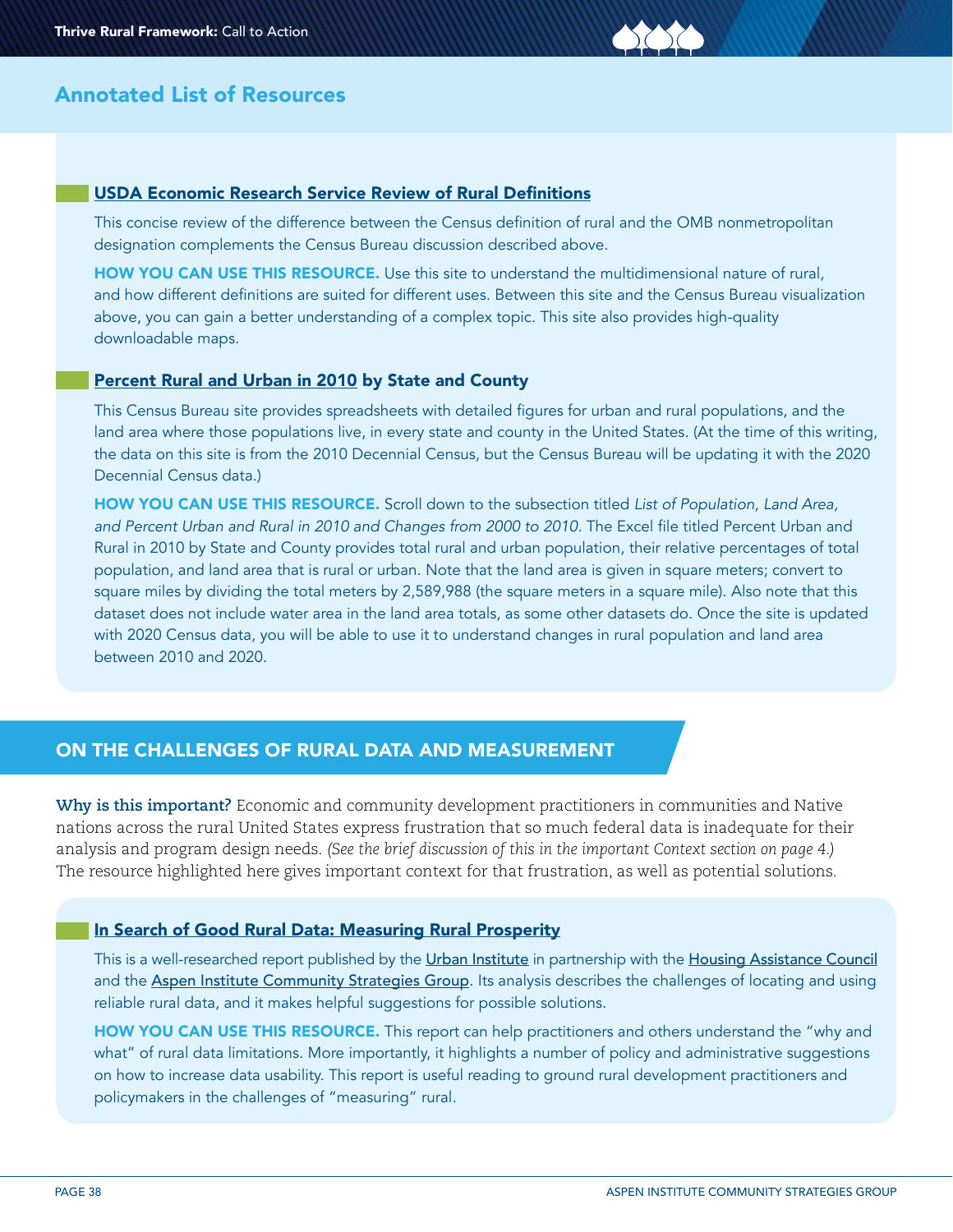

# RESOURCES THAT ASSIGN RURAL TYPOLOGIES USING DATA

**Why is this important?** Some researchers and scientists construct typologies and categories to analyze and understand their subject. Because local rural and Native nation regions in the rural United States are diverse and complex, classification systems can be useful tools to find commonalities and differences – and useful for practitioners in peer communities and for policymakers when they design targeted program solutions.

## [County Typology Codes – USDA Economic Research Service](https://www.ers.usda.gov/data-products/county-typology-codes/descriptions-and-maps/)

The Economic Research Service, the research arm of the United States Department of Agriculture (USDA), has long classified rural counties using two different typologies:

- *County Economic Types* assign each county to a category based on its dominant economic or industry activity, such as manufacturing, mining, or agriculture – categories that are mutually exclusive.
- *County Policy Types* assign each county to one or more (or none) of six "policy" types: persistent poverty, low educational attainment, low employment, population loss, persistent child poverty, or retirement destination. Note that five of these six County Policy Types describe a negative condition. Also note that unlike the County Economic Types, the Policy Type classifications are not mutually exclusive, and some counties receive no designation at all.

HOW YOU CAN USE THIS RESOURCE. This site provides maps and documentation that you can use to identify economic and policy contexts for specific counties, or to analyze trends across counties.

## [Distressed Communities Index – Economic Innovation Group](https://eig.org/dci/interactive-map)

This resource provides analysis at both county and zip code levels and is remarkable for its simplicity and clarity of presentation. Because its data can be sorted by racial composition, education, occupation, and nativity, it is a good resource for doing equity analysis. For example, the data show that in North Carolina, approximately 35 percent of the state's African American population, as compared to 17.6 percent of the state's total population, lives in a distressed county.

HOW YOU CAN USE THIS RESOURCE. Based on seven socioeconomic indicators, this resource assigns each county and zip code to one of five typologies: Prosperous, Comfortable, Mid-tier, At Risk, or Distressed. Data can also be sorted by racial composition to show the percentage of a selected population that lives in one of the five typologies. This framework can be used to show the geographic distribution of racial or ethnic groupings, education, nativity and occupation. (Congressional district is also noted but may be more difficult to use in running an analysis.)

## [Fifteen County Types – American Communities Project \(ACP\)](https://www.americancommunities.org)

This is an interesting high-altitude portrait of America that works to portray and categorize the diversity and division that exists across the country. Now based at Michigan State University School of Journalism, the American Communities Project has created 15 county classifications based on a rich array of data that attempts, in their words, "to understand the subtleties and complexities of the United States as the country reimagines its future and its place in the world." Every county – rural and urban – is assigned to one of the classifications. ACP also produces an offshoot analysis using its classifications, in partnership with the Center on Rural Innovation, on [Deaths of Despair](https://www.americancommunities.org/report/deaths-of-despair-across-america/) across America.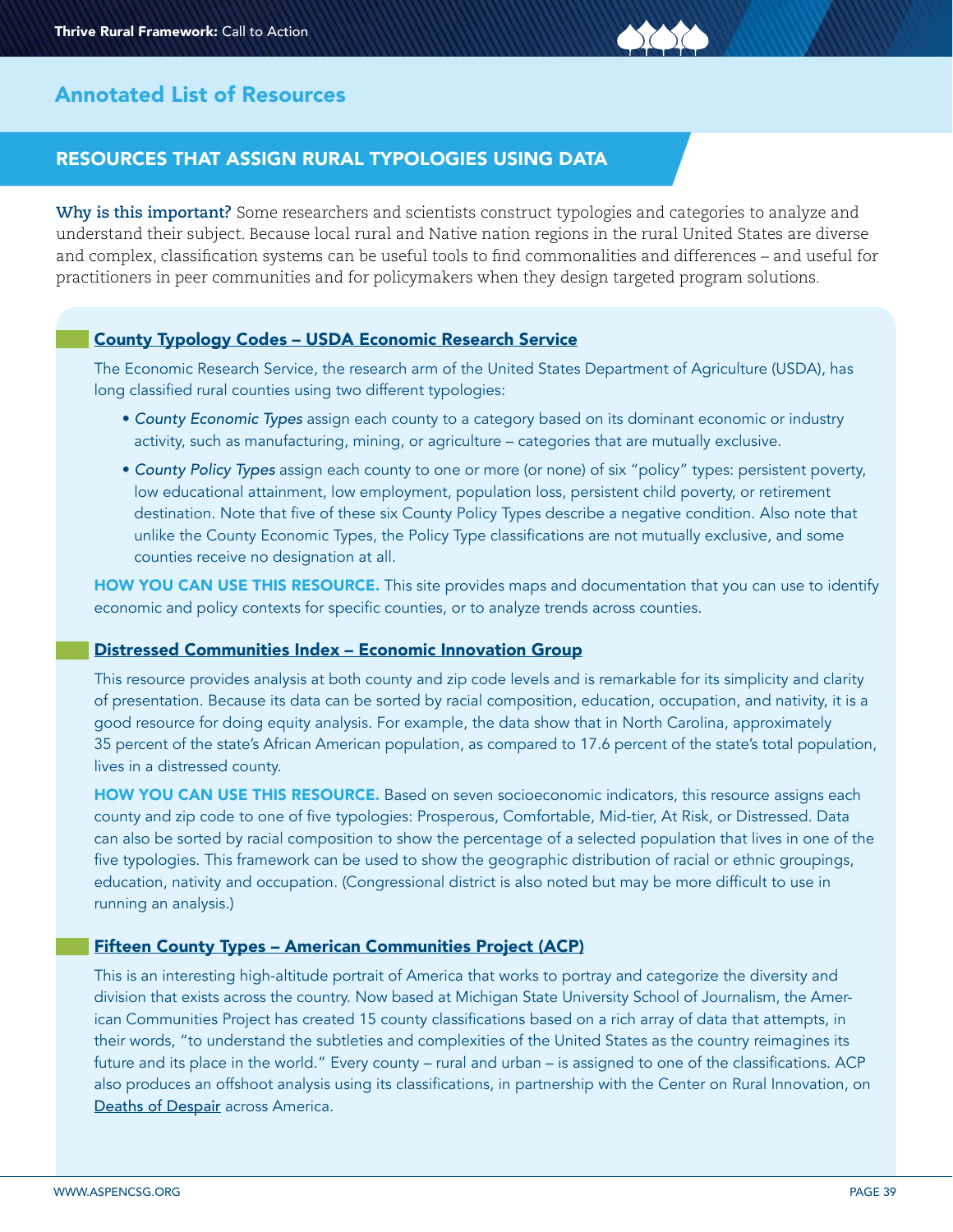HOW YOU CAN USE THIS RESOURCE. This product is most useful for seeing broad patterns and similarities across the 15 county classifications. The stories generated from the classifications can also provide useful insights, and the Deaths of Despair data can be useful in identifying health-related population conditions that may tie to both economic and social outcomes.

### [Reenvisioning Rural America – Urban Institute](https://reenvisioning-rural-america.urban.org)

This recently released Urban Institute product flips the script on nearly all the other typologies and classification systems. Rather than assigning places to categories based on distress indicators, this analysis uses a framework of strengths, potential, and assets – called "capitals" – to classify rural places. As they rightly note, "rural communities are much more than what they need."

HOW YOU CAN USE THIS RESOURCE. Using a Community Capitals framework based on seven major "capitals" – Built, Cultural, Financial, Human, Natural, Political, and Social – this resource assigns every rural Census tract to one of seven "rural peer groups" (e.g., Centers of Wealth and Health; Diverse Outlying Tracts; and Diverse, Institution-Rich Hubs). This resource takes on an admirable but daunting challenge: constructing a data-driven framework, even though, as the authors acknowledge, there is little place-comparative data available for many of the capital types, others are difficult to quantify, and many community assets overlap. Nonetheless, this new typology might prove helpful to rural communities working to understand, define, and prioritize their own assets.

## RESOURCES FOR IN-DEPTH EXPLORATION OF MULTIPLE INDICATORS

**Why is this important?** No single data point exists in a vacuum. Tools like digital "atlases" that show multiple indicators can help demonstrate connections, target interventions, and identify new ways to measure progress. These resources also help advance Measurement Principle #1 that surfaced during the TRALE process: *Expand the range of individual and community assets used to indicate critical rural development progress.* 

### [Annual Rural America at a Glance – USDA Economic Research Service](https://www.ers.usda.gov/publications/pub-details/?pubid=102575)

This annual publication is developed and published by the **Economic Research Service of USDA**. The *Rural America at a Glance* series has a useful-content ratio far above its relative brevity. The staff of the Economic Research Service have consistently produced high quality products that convey not just information, but usable knowledge. Every year's edition has a timely theme for its analytic focus.

HOW YOU CAN USE THIS RESOURCE. This is the resource you pull out of your back pocket or shoulder bag for current facts useful in two-minute elevator advocacy. For example, the 2021 edition offers a solid overview of rural demographic change between 2010 and 2020 and focuses on persistently poor counties, the impact to date of the COVID-19 pandemic on rural and urban places, and broadband coverage. (Enter "Rural America at a Glance" in the website's search bar to find previous editions with other focus topics.).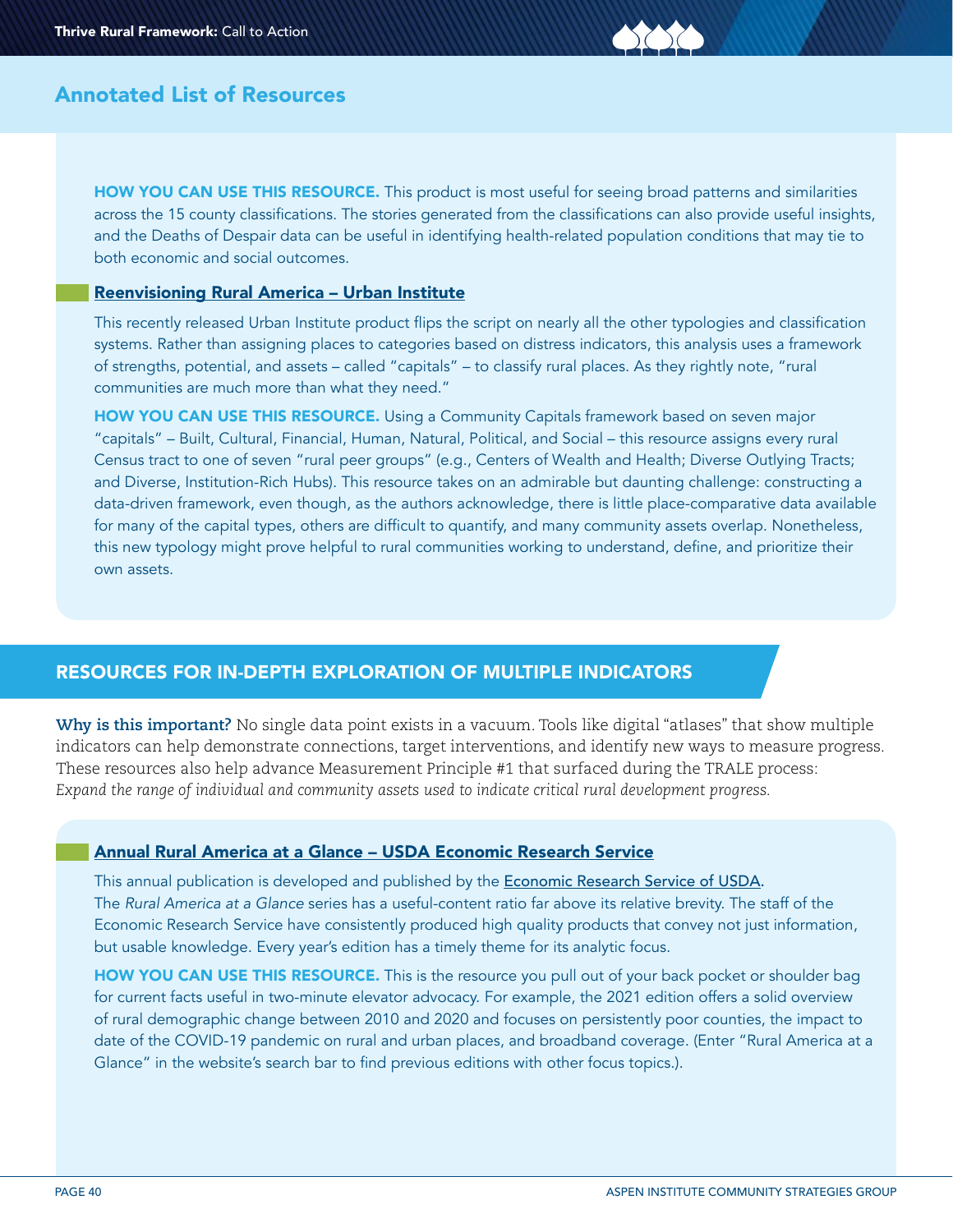

### [Atlas of Rural and Small Town America – USDA Economic Research Service](https://www.ers.usda.gov/data-products/atlas-of-rural-and-small-town-america/)

The Economic Research Service is the flagship federal institution that does research and analysis on rural and agricultural conditions across the nation. This data atlas does not have all the graphic punch of other sites, but its importance is that the data (which goes only to the county level) is regularly updated and rigorously reliable, which sets it apart from other data resources.

HOW YOU CAN USE THIS RESOURCE. The landing page for this website provides a good overview of what can be found and how you can use it. The link to the interactive atlas is on the left. The Atlas link opens up to its default map: national population change rate. In the upper left-hand is a small drop-down menu titled "Select Map to Display" where you can select a specific data category: people, jobs, income, county classifications, or veterans – each of which provides a drop-down link to individual indicators in that category. On the right side of the map, you can select all geographies, Metropolitan, or Nonmetropolitan. Clicking on any county in the US will provide you the data on any indicator you select. Also note that, if you wish, you can download the entire database or a subset on one specific indicator or place, down to the county level.

#### [Digital-Economy Opportunity – Center on Rural Innovation](https://ruralinnovation.us/our-work/data-analytics-and-mapping/)

Based in rural Vermont, the Center on Rural Innovation (CORI) provides much-needed analysis linking rural opportunity to digital innovation. CORI aims to fill gaps in access to rural data especially related to the connections between digital infrastructure and economic development, including broadband availability, rural community assets, digital workforce, and potential for tech-based business development.

HOW YOU CAN USE THIS RESOURCE. CORI's many maps and data tools can help rural practitioners understand and communicate their communities' status and potential in the digital economy. For example, the *Data for Action* map allows users to compare communities across 40 variables spanning demographics, housing, economy, entrepreneurship, community assets, and federal funding, and the *Scouting rural digital economy opportunities* map shows indicators like patent activity and broadband access that contribute to a digital-economy ecosystem. Other data tools include the *Tech Talent Tracker,* which generates in-depth reports on a selected county and peer counties on indicators related to developing a robust tech workforce. All charts are easily downloadable for presentations, grants, and reports. CORI's blog is also a great resource for guidance on using data; for example, *How to tell your community's story using data.* 

#### [Economic Profile System – Headwater Economics](https://headwaterseconomics.org/apps/economic-profile-system/)

The **[Economic Profile System](https://headwaterseconomics.org/apps/economic-profile-system/)** developed by Headwaters Economics offers quick facts and immediately downloadable local-profile reports on a wide range of data for individual communities, counties, indigenous areas, or states. Besides current data, when possible, it presents change data over a longer period; seeing these long-term change trends offers a perspective that is hard to find elsewhere. Also unique is that they explain why specific indicators are important. In addition, in their Population at Risk data portrait, they highlight where data is less reliable in very rural settings. (Both practices should be standard in data presentations.)

HOW YOU CAN USE THIS RESOURCE. Users can enter the name of a community, county, indigenous area, or state, and immediately download a data report covering up to four standard subject areas: Demographic, Populations at Risk, Socioeconomic Trends, and Key Indicators. Beyond that, Headwaters also offers area reports on industry sectors that predominate in rural places (e.g., timber, tourism) and county-level reports on natural hazards as well as land management and use. Their comprehensive and detailed information makes this a go-to site. Note also that users have the option to produce a report that compares one selected geography to another. Also see Headwaters recently released [\(2022\) Rural Capacity Map and Index](https://headwaterseconomics.org/equity/rural-capacity-map/).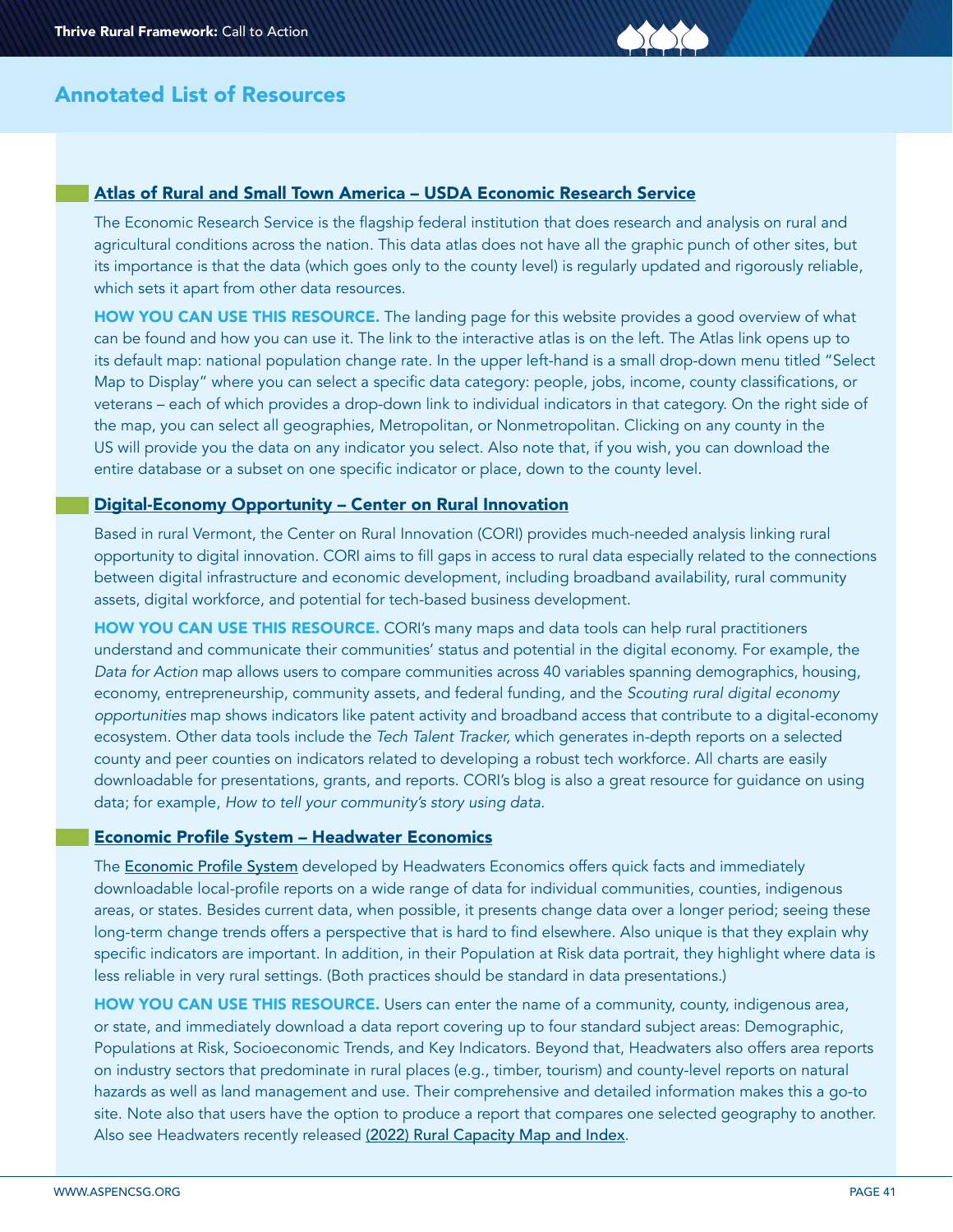### Housing *Plus* [– HAC Data Portal](https://ruraldataportal.org/index.aspx)

For fifty years, the Housing Assistance Council (HAC) has been one of rural America's greatest partners in building and preserving decent affordable housing. HAC's data resources are significant, diverse, and can be fine-grained down to the county level. HAC's data portal has a simple, intuitive layout and includes a wide range of economic, demographic, social, housing, and housing finance data. They make an additional major contribution by providing information on USDA Rural Development Obligations. They also produce briefs and visualizations on special and timely topics, for example, COVID-19 in rural America, rural diversity, rural homelessness, Native American housing, and much more.

HOW YOU CAN USE THIS RESOURCE. The HAC Data Portal has a simple but comprehensive design. A user can select a state or county, and then select a data theme: demographic, social, economic, housing, or housing finance. Once that is selected, you can choose to generate a report that has all the data for the section, or you can drill down further and choose specific data sets. Users can also produce reports to compare rural, suburban, and urban data within a specific state. Like Headwaters' Economic Profiles, another notable advantage of this data platform is that they indicate the reliability of specific data.

#### [Income Tax Form Statistics Data – Internal Revenue Service](https://www.irs.gov/statistics/soi-tax-stats-individual-income-tax-statistics-zip-code-data-soi)

This is an exceptionally detailed, seldom used (or even known) source that breaks out 1040 tax form data at the zip code level. The data is available sorted by levels of adjusted gross income. The Internal Revenue Service carefully scrubs this data, and there is generally a two-year lag in releasing it. At the time of publication, the most recent data is for the 2019 tax year.

HOW YOU CAN USE THIS RESOURCE. This data series goes back to 1998, so a deep longitudinal analysis of the many data points collected on income tax returns is possible. Among the 148 columns of data are, besides AGI, the salaries and wages portion of AGI, home mortgage interest paid, total charitable contributions, child and dependent care credits, earned income credits, and much more. Besides zip code, the data is also available at the [County, Metropolitan and Micropolitan geographies,](https://www.irs.gov/statistics/soi-tax-stats-data-by-congressional-district) and by [Congressional District for years 2017](https://www.irs.gov/statistics/soi-tax-stats-data-by-congressional-district) [through 2019](https://www.irs.gov/statistics/soi-tax-stats-data-by-congressional-district).

#### [Net Migration Patterns for U.S. Counties](https://netmigration.wisc.edu)

Population change takes place in two ways: by natural growth and decline (the change caused by the number of children born and people who die in a geography) and by migration (the change in the number of people who choose to move into or out of a geography). This resource focuses on the latter. One indicator of community vitality is the in-migration of families, especially (but not only) those of prime child-bearing ages. Understanding the pattern of in- and out-migration is useful for targeting development priorities. This resource has been supported by different funders and analysts over its 60 years; the current project analysis was conducted by the Department of Social Sciences at Michigan Technological University, the Applied Population Laboratory at the University of Wisconsin-Madison, and the Carsey Institute at the University of New Hampshire.

HOW YOU CAN USE THIS RESOURCE. This dataset provides age-cohort breakouts for both in-migration and out-migration for every county in the nation. Users can download maps, charts, and data for any state, county, or multiple-county groupings on net migration; specify it by decade, race, or gender; and append other data to it. Users can also examine the data according to USDA ERS County Typologies (see above). This resource uses Decennial Census data and covers ten-year intervals going back to the 1950s. At this writing, its most recent data is from 2000 to 2010, however it should be updated soon with 2020 Decennial Census data to cover the 2010 to 2020 period.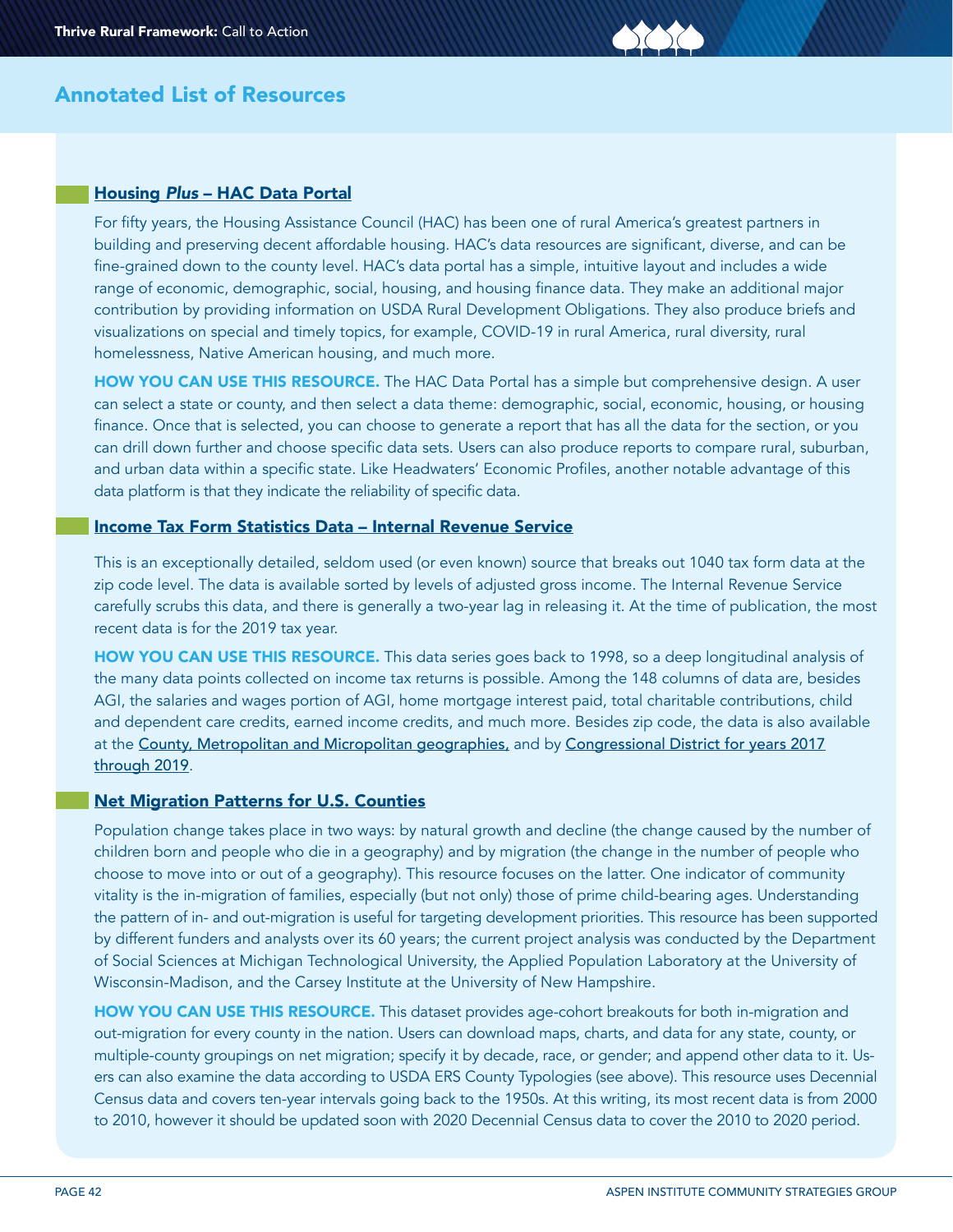# RESOURCES FOR RURAL DATA FOCUSED ON EQUITY ISSUES AND OUTCOMES

**Why is this important?** The fourth Measurement Principle that surfaced in the TRALE process – to measure decreases in place, race, and class divides...as inherent elements of increasing rural prosperity – focuses on the importance of measuring equity as a rural development outcome. These resources can help advance that aim.

## [ALICE \(Asset Limited, Income Constrained, Employed\) – United for ALICE](https://www.unitedforalice.org)

This data initiative, pioneered by one New Jersey county's United Way more than a decade ago, is now a national effort with county-level data available nationwide. The power of ALICE is its focus on households with employed individuals who earn more than the Federal Poverty Level (FPL) but less than the basic cost of living for the state – which is called the "ALICE Threshold." ALICE provides a data-driven, reality-based counter to the conventional belief that only those below the "official" poverty line face challenges.<sup>2</sup> The ALICE methodology is simple and powerful, and its narrative-changing presentation is compelling – which explains why many rural development practitioners use it in their work.

HOW YOU CAN USE THIS RESOURCE. The ALICE website provides three statistics for each state and county: (1) households in poverty as measured by FPL, (2) "ALICE" households based on the local cost of living, and (3) households living above the ALICE threshold. For example, in the most recent ALICE analysis (2020 report based on 2018 data), 10 percent of Virginia's households are in government-defined poverty, but its ALICE households tally at 29 percent; the remaining 61 percent live more comfortably above the ALICE threshold. Partnerships in 23 states have produced deeper [county and municipal-level ALICE analyses](https://www.unitedforalice.org/state-reports-mobile) published at regular intervals, including modified cost of living analyses, the "Landscape of Work," and labor force trends especially focused on ALICE workers. If you are in a state without a deeper ALICE analysis, strike up a conversation; producing state reports typically involves a combination of local United Ways and one or more philanthropic and/or corporate partners.

### [Index of Deep Disadvantage](https://poverty.umich.edu/projects/understanding-communities-of-deep-disadvantage/)

This useful analysis adroitly addresses these key questions: *What does disadvantage look like across the United States? And where is it found?* A University of Michigan/Princeton University research team incorporates three types of data in this index: health (life expectancy, low infant birth rate), poverty (rates of poverty and deep poverty), and social mobility (using [Opportunity Atlas](https://poverty.umich.edu/projects/understanding-communities-of-deep-disadvantage/) data analysis, highlighted elsewhere in this Resource List – the "social mobility" measure estimates income change across generations for very low- income households). The methodology is exceptional in that it integrates more conventional and available measures on health and poverty with the mobility measure – and does so in a way that allows for comparing places.

HOW YOU CAN USE THIS RESOURCE. This composite portrait is best used as a snapshot to compare both similar (rural compared to other rural counties) and dissimilar geographies (counties to cities, and rural counties to urban counties or cities). Using this index and data can help inform strategies both to design household-level assistance and to address systemic needs in a region.

 $^{\rm 2}$  As the ALICE website points out: "ALICE is your child care worker, the cashier at your supermarket, the gas attendant, the salesperson at your big box store, your waitress, a home health aide, an office clerk. ALICE cannot always pay the bills, has little or nothing in savings, and is forced to make tough choices such as deciding between quality child care or paying the rent. One unexpected car repair or medical bill can push these financially strapped families over the edge."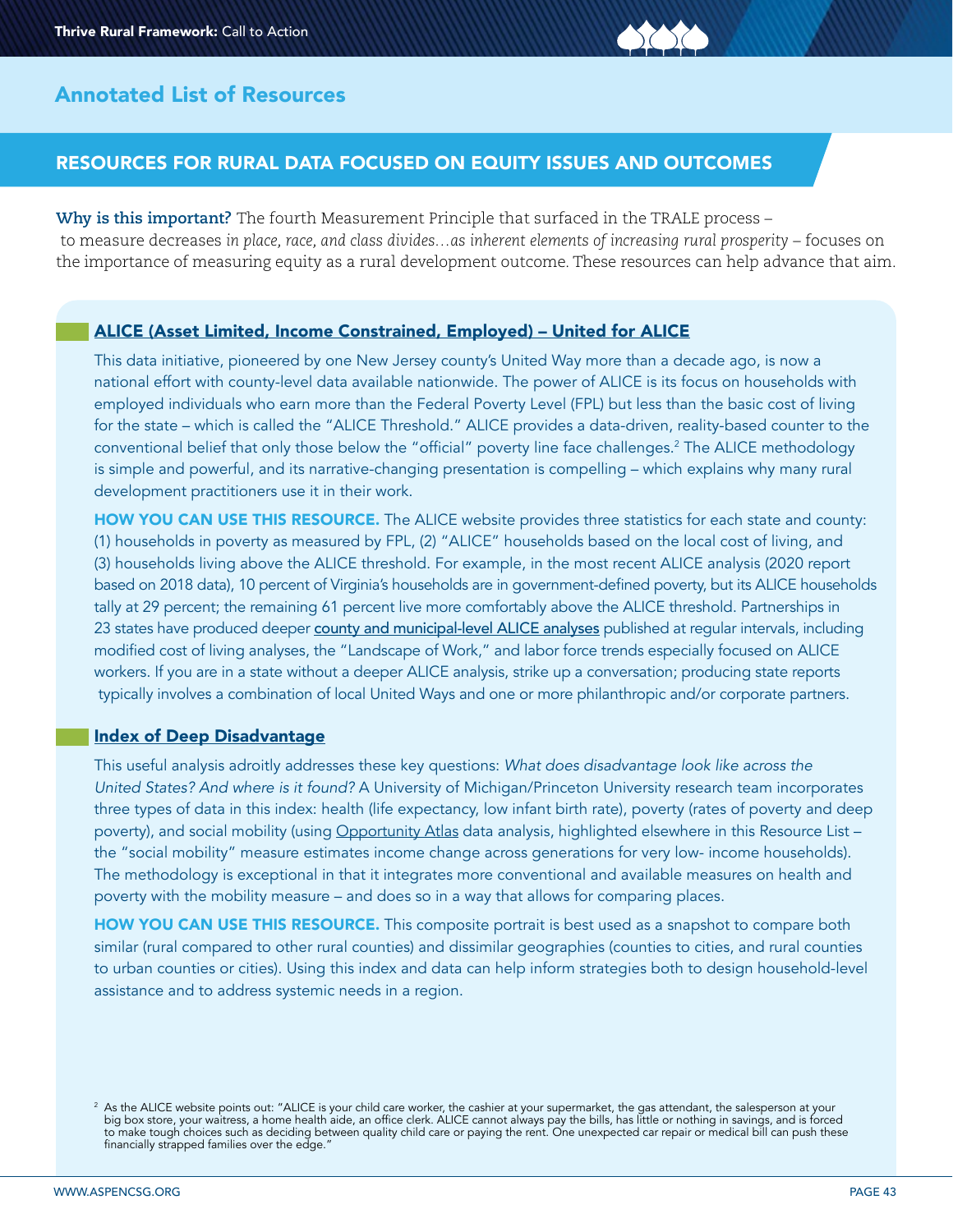#### [COVID-19 Dashboard for Rural America – The Daily Yonder](https://dailyyonder.com/covid-19-dashboard-for-rural-america/)

The Daily Yonder, the ground-breaking rural news and information service produced by the Center for Rural Strategies, has been publishing this COVID-19 Dashboard since early in the pandemic. There are numerous COVID-19 dashboards at the state and national level, but this effort by the Daily Yonder focuses on rural incidence and impact and is carefully constructed by knowledgeable rural data geeks. It is kept up-to-date, and the commentary with each update identifies rural-important trends from a national perspective, across the broad spectrum that is rural and Native nation America.

HOW YOU CAN USE THIS RESOURCE. The data are cleanly and logically laid out in both maps and charts. The lead map presents detailed data on infection rates across the nation – and also reports pop-up data for every county as you mouse over it. The map classifications indicate cases per 100,000 people using gradations of color for both rural (nonmetro) and metro counties. Maps predominate on the dashboard, but the graphic/chart visualizations – on rural and urban vaccination and death rates over time, for example – are equally informative and powerful. Another stand-out feature of this site is the diversity of stories on how COVID challenges rural America, especially rural hospitals. It is a reminder that behind every data point there is a person, a struggle, a grief – and often an example of hope and resilience.

## [Economic Mobility and Equity – Opportunity Atlas](https://www.opportunityatlas.org)

The Opportunity Atlas is a data visualization tool developed by Opportunity Insights, based at Harvard University. The Atlas is a visually powerful, interactive data platform for researchers and policy advocates to gain understanding about economic outcomes for people based on where one grew up. This site is unique in its view of equity through the lens of economic mobility later in life, showing that people who grow up in some neighborhoods and rural places experience far less economic mobility over their lifespan than those raised in other areas, and that there are clear differences in that mobility based on race, gender, and parental income as well as zip code.

HOW YOU CAN USE THIS RESOURCE. This is a comprehensive resource for recognizing gaps in racial and ethnic socio-economic metrics. Navigating the site is a challenge at first, but it is well worth the investment of time to learn. Opportunity Insights has a [series of tutorial videos](https://opportunityinsights.org/atlasresources/) to maximize use of the Atlas. Users can select a geography, then an indicator – for example, household income at age 35 – and then a race and gender filter. Note that data are available down to the Census tract level, but data at that level can be less available and reliable for very rural geographies. Practitioners and advocates who seek to measure and close the relative gap in socioeconomic outcomes may find this a major resource for analysis and strategy-setting.

#### [Living Wage Calculator – MIT](https://livingwage.mit.edu)

This Living Wage Calculator is maintained by the Massachusetts Institute of Technology. The cost of living varies across the United States, and for low-wealth families with narrow financial margins, this difference matters. For advocates and policymakers, it is important to understand how the difference in wage levels can enable working families to move from just surviving toward thriving.

HOW YOU CAN USE THIS RESOURCE. Although a number of living-wage calculators are available, this one is simple to use and reliably updated. You can select a state, and then either a county or metro region (data is not available below the county level). The data is arrayed in a table that provides the area's living wage, poverty wage, and minimum wage for different sized families. A second table provides typical annual costs for each family classification. This is an informative and useful data resource for understanding and communicating the situation facing low-wealth families.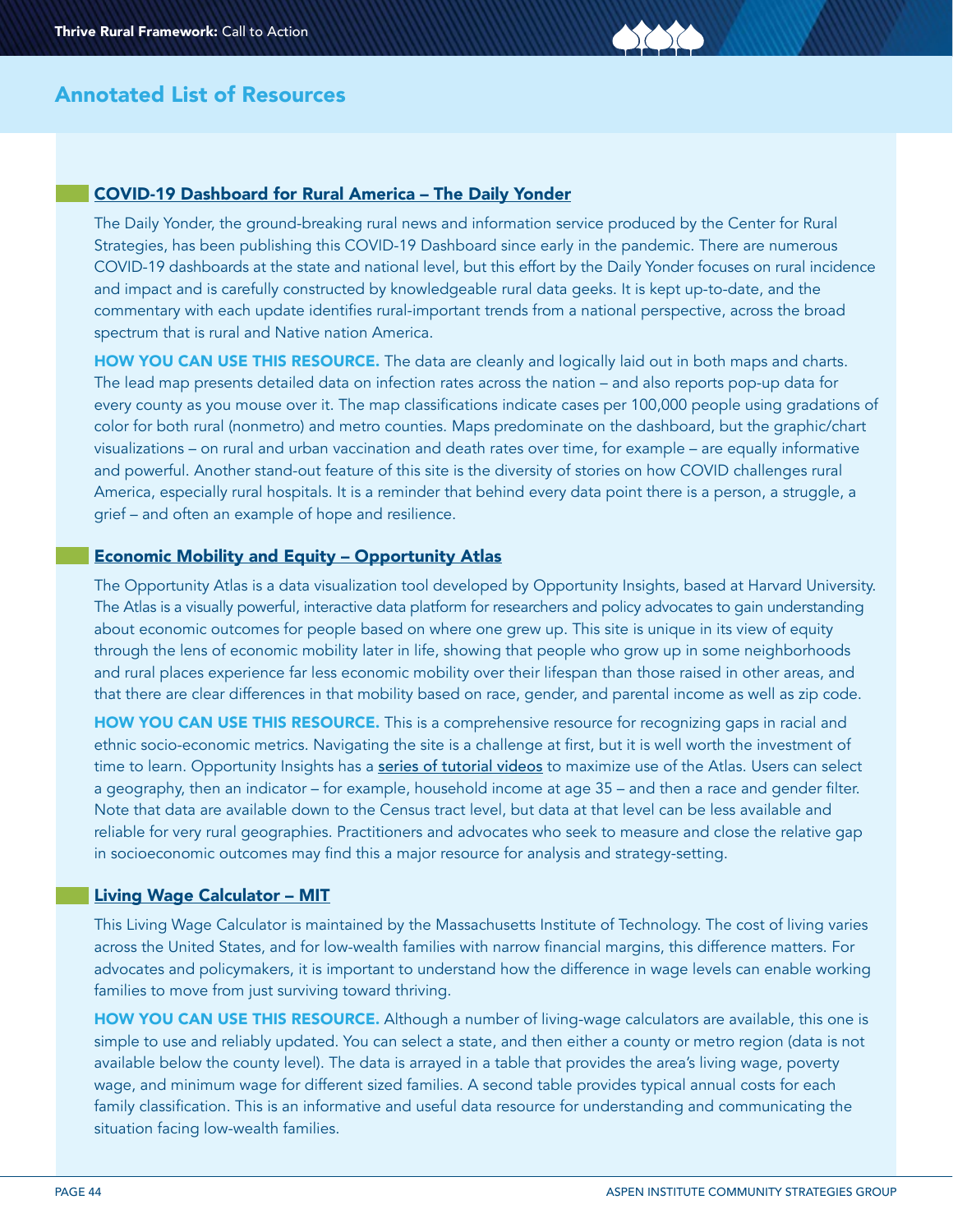

#### Rural and Underserved Counties List – Consumer Financial Protection Bureau

This list identifies counties that have a low volume of financial transactions for mortgages and commercial loans, based on the amount and diversity of lending activity reported by financial institutions that is required by the Home Mortgage Disclosure Act (HMDA). Generated annually by CFPB, for 2022, it includes 1,608 rural counties. To facilitate their increased lending activity in the listed counties, both mortgage and commercial lenders are allowed some regulatory exemptions (a "safe harbor").

HOW YOU CAN USE THIS RESOURCE. This dataset can inform policy makers and local development practitioners about how robust (or not) commercial lending systems are in a given county. If a rural county is listed, it might be an appropriate market for a Community Development Finance Institution to tailor lending and other assistance products to meet entrepreneurial demand, or boost access to homeownership.

#### Social Determinants of Health (*and* [Equity\) – County Health Rankings and Roadmaps](https://www.countyhealthrankings.org)

This resource, developed and maintained by the University of Wisconsin Population Health Institute, provides a comprehensive data portrait that convincingly connects health outcomes to socio-economic conditions, using the internationally researched social determinants of health (SDOH). The SDOH measures assess a wide range of conditions in the places where people are born, live, learn, work, play, worship, and age that affect a wide range of life outcomes. The Health Rankings introduction says it best: "Many factors influence how well and how long we live, from our access to affordable housing or well-paying jobs to opportunities for a good education for our kids. The County Health Rankings model shows us how these factors work together and illustrates where we can take action to improve health and eliminate unjust barriers to opportunity."

HOW YOU CAN USE THIS RESOURCE. The County Health Rankings site makes it easy to query for 82 community, population, and health indicators for any specific county, rural or urban. The tool also ranks every county – overall, and on each of the 82 individual indicators – compared to other counties in its state. The Rankings provide data in two categories: (1) *health factors*, which include social and economic, physical environment, health behavior, and clinical care "input" factors; and (2) *health outcomes*, which include how long people live, and how people feel in terms of their well-being. This site is worth investing time to learn and explore, and it directly connects a county's ranking status to a *Take Action to Improve Health* tab that practitioners and advocates can use to consider potential strategies and make peer connections. The site has an [introduction to equity section](https://www.countyhealthrankings.org/take-action-to-improve-health/learning-guides/introduction-to-equity#/) that is designed to prepare the user to see equity implications in the data.

#### [Youth And Young Adults: A Decade Undone – 2021 Update](https://measureofamerica.org/youth-disconnection-2021/)

In 2019, Measure of America, a program of the Social Science Research Council, produced *A Decade Undone*, a comprehensive national report on disconnected youth — which they then updated in 2021. "Disconnected youth" — also called "opportunity youth" — are defined as individuals between the ages of 16 and 24 who are neither in school nor in the workforce. They are a critical population to address and include in the development process, both for them as individuals and for community futures. Their current status is also an indicator of significant rural and urban divides. One *Measure of America* finding is that rural counties have a youth disconnection rate of 17.3 percent on average, compared to 11.2 percent in urban centers and 9.9 percent in suburbs.

HOW YOU CAN USE THIS RESOURCE. The website includes both the full report — a rich resource — and an interactive site that encourages exploration of data by state, major metro region, congressional district, and county. Note that for very rural counties with small populations, data limitations prevent getting a good estimate.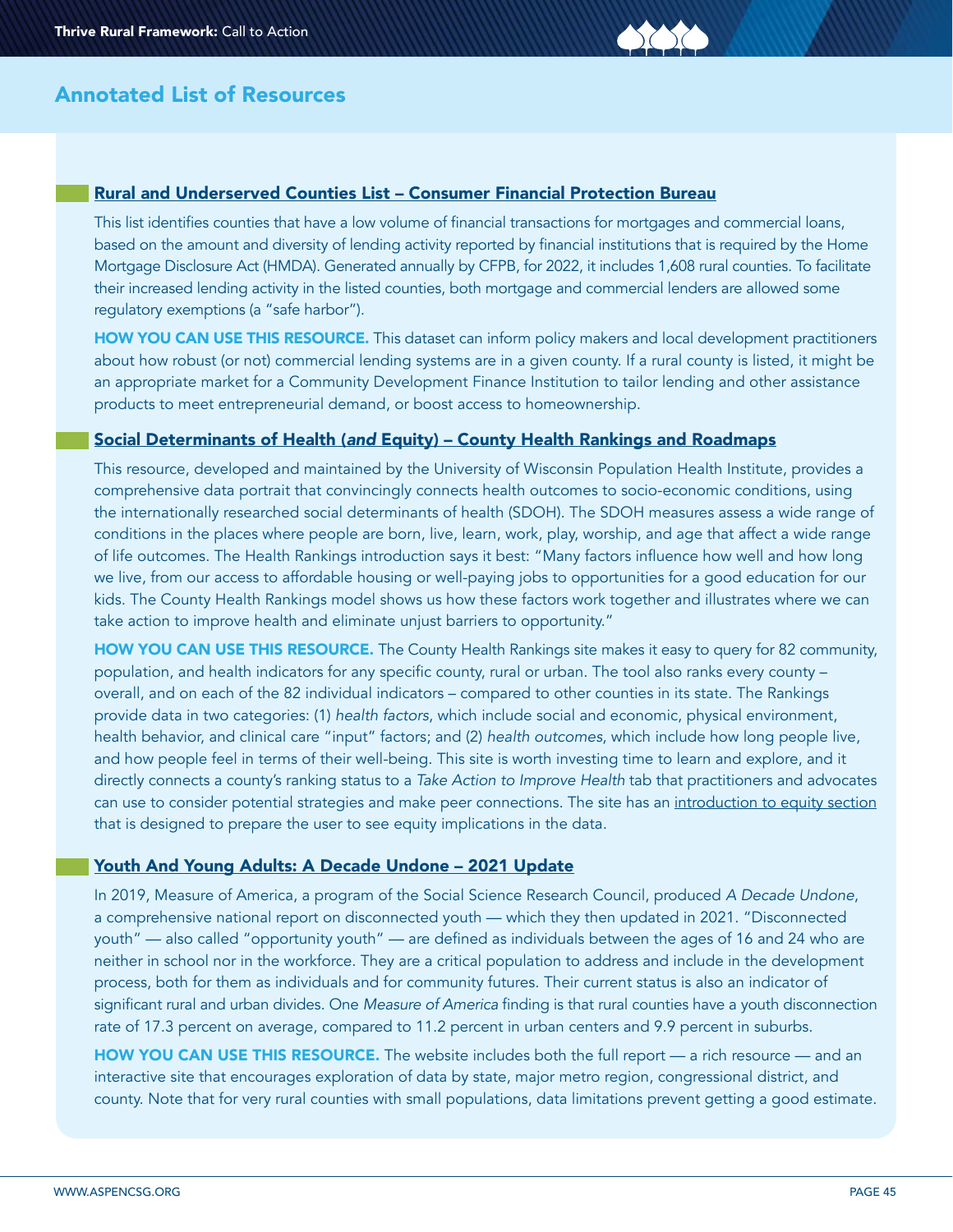# RESOURCES RELATED TO NATIVE NATION DATA AND MEASUREMENT

**Why is this important?** Native American rural development practitioners that participated in TRALE discussions noted that doing development in Native communities and tribal lands requires an understanding of significant factors that are distinct from those important to rural development in general. They underscored that it is important for non-Indigenous practitioners, policymakers, and resource providers to better understand Native realities if they hope to partner with Native development practitioners and practices.

#### [About Tribes – National Congress of American Indians](https://www.ncai.org/about-tribes)

This important resource from the National Congress of American Indians (NCAI) Policy Research Center covers a wide range of topics – including demographics, health, tribal economies and natural resources, and public safety. The entire website for the National Congress of American Indians is a solid resource for practitioners working across rural and Native nation communities.

HOW YOU CAN USE THIS RESOURCE. Use the Demographics tab to quickly access a wealth of statistics on Native nations overall. Drill down to the Regional Profiles to access well-contextualized data on each of NCAI's 12 regions, including clearly presented maps, charts, and graphs. A separate PDF report is available for each region.

#### [Data Justice Talk Story – Vibrant Hawai'i](https://www.vibranthawaii.org/post/videos-we-love)

This is an embedded video on the Vibrant Hawai'i website – also available [here](https://www.youtube.com/watch?v=aTveKUXYqIw&t=1900s) on YouTube. It offers a personal and powerful perspective on how cultures that have been pressed to give up agency and sovereignty perceive data collection from the outside. *"What counts as knowledge? What knowledge counts? And who decides? We do. If it is not by us, for us, and with us, then it is against us."*

HOW YOU CAN USE THIS RESOURCE. Any community or economic development practitioner, policymaker, or funder can build understanding by watching this discussion. Use it to spark conversation and action on data justice for Native nations.

#### [Fast Facts: Native American Youth and Indian Country – Aspen CNAY](https://www.cnay.org/resource-hub/fast-facts/)

Native nations have a higher percentage of the population that is under 18 compared to the nation as a whole. This resource provides information on Native youth demographics and equity disparities in health, education, and the criminal justice system. It is maintained by the Aspen Institute Center for Native American Youth (CNAY).

HOW YOU CAN USE THIS RESOURCE. This set of data points can provide a quick grounding of facts on Native nations and individuals overall across the country, and on the challenges facing Native youth.

## [Land Issues – Indian Land Tenure Foundation](https://iltf.org/land-issues/)

Understanding the history and reality of legal and administrative systems that have inhibited Native people from owning and controlling reservation lands is one key component of understanding data and measurement difficulties in Native communities. The Indian Land Tenure Foundation works to increase Indian control and management of reservation lands through education, cultural awareness, economic opportunity, and legal reform.

HOW YOU CAN USE THIS RESOURCE. This website is a portal of information that can help those working in or partnering with Native communities. Use it to explore the history of Indian land tenure, as well as specific issues and challenges facing Native nations, including fractionated ownership, land loss, sovereignty, and more.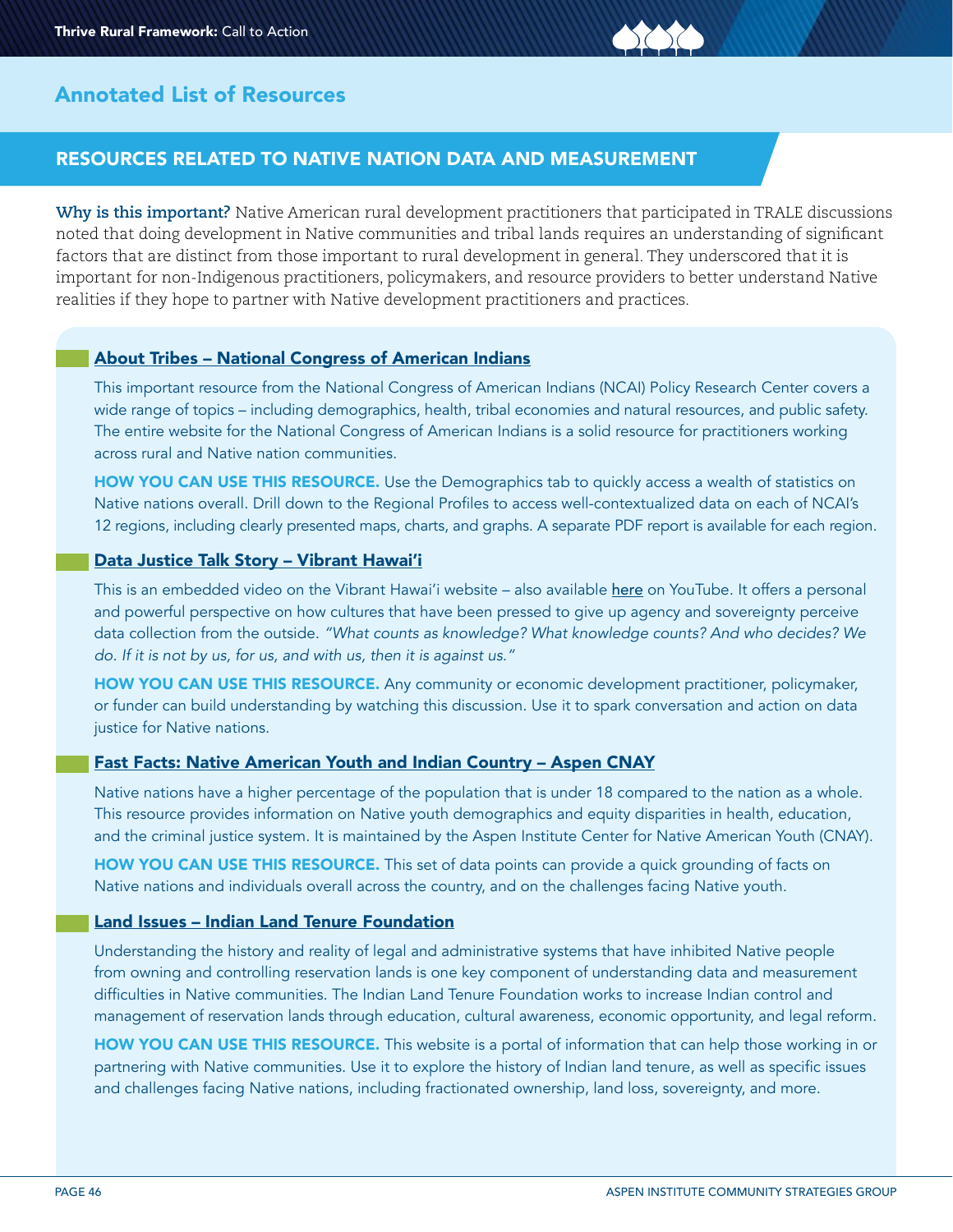

#### [Native Nation Building: It Helps Rural America Thrive – Aspen CSG](https://www.aspeninstitute.org/publications/native-nation-building-it-helps-rural-america-thrive/)

This Field Perspectives brief, authored by Native nation practitioners and researchers, and published by the Aspen Institute Community Strategies Group, details the evidence-based characteristics of successful Native nations, focusing on five factors that distinguish the Native nations that achieve their community development goals from those that are less successful. It also explains why strengthening (and measuring) these Native nation building characteristics is also critical to making rural development progress in the regions adjacent to Native nation communities.

HOW YOU CAN USE THIS RESOURCE. Use this brief to understand the role of data in equitable rural development from a Native perspective, as well as how Native nation building factors can be a foundation for rural development.

# RESOURCES FOR MEASURING NETWORKS, COLLABORATION, AND CAPACITY BUILDING

**Why is this important?** Collaboration and community capacity are notoriously difficult to measure and demonstrate, but these resources can help. Together, they advance Measurement Principle #5 that surfaced in the TRALE process: *Identify, value, and measure effective collaboration as progress toward rural prosperity.* 

#### [Data in Collective Impact: Focusing on What Matters](https://ssir.org/articles/entry/data_in_collective_impact_focusing_on_what_matters?utm_source=newsletter&utm_medium=email&utm_content=%20Data%20in%20Collective%20Impact%3A%20Focusing%20on%20What%20Matters%20&utm_campaign=CIF20220128OYFSSIR)

The Collective Impact framework for high impact collaborative initiatives was introduced in a 2011 article in the *Stanford Social Innovation Review*. Over time, collective impact practice has generated the vibrant [Collective](https://www.collectiveimpactforum.org)  [Impact Forum](https://www.collectiveimpactforum.org) managed by the Aspen Institute Forum for Community Solutions. One of the five conditions necessary for collective impact is "shared measurement systems." This resource, written by Justin Piff of Equal Measure, discusses the importance of data in collective impact: "The data we collect – and the data we don't – reflect our values and what we think are important... Getting partners to agree on what matters–including definitions of success and how to get there – is therefore critical."

HOW YOU CAN USE THIS RESOURCE. The resource introduces four data-related lessons from the Collective Impact field. Think of them as diagnostics you can apply to your own organization: *Prioritize the learning, not the data system, Be clear about whose lives you hope to improve, Use qualitative data, and Keep the short and long games in view.* The essay ends with suggestions for what funders can do, recommendations that echo many of the TRALE Call to Action points in this report.

### [Measuring Community Capacity Building](https://www.aspeninstitute.org/wp-content/uploads/files/content/docs/csg/Measuring_Community_Capactiy_Building.pdf)

Though it dates back to 1996, this workbook never goes stale because it guides local practitioners to select and measure their own indicators. The workbook articulates the importance of capacity building – and that it takes time – as a call for why it is vital to measure it in practical, locally-determined increments so that hope, energy, and momentum can be sustained. The Workbook was a product of the Rural Community Capacity Building Learning Cluster, a cohort of 15 expert rural community capacity building practitioners convened over several years by the Aspen Institute Community Strategies Group. It is appropriately subtitled a "Workbook-in-Progress," as capacity building in rural places will always be a work in progress – a gift and a challenge from one generation to the next.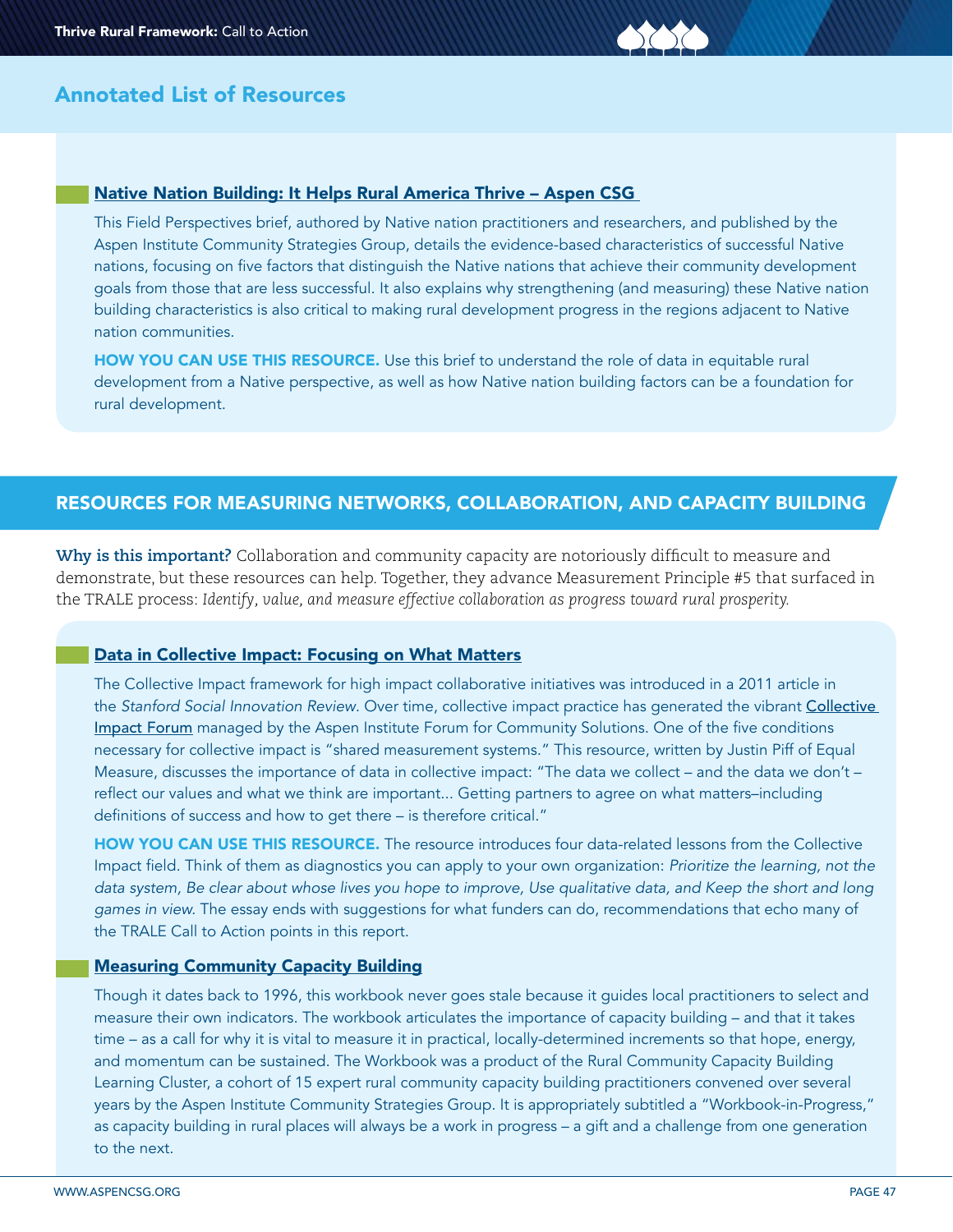HOW YOU CAN USE THIS RESOURCE. The workbook is organized around eight outcomes of community capacity-building: e.g., expanding diverse, inclusive citizen participation; expanding leadership base; strengthening individual skills; widely shared understanding and vision; strategic community agenda, and more. The workbook then provides an extensive menu of *potential* indicators and sub-indicators and accompanying measures for each. Any community or initiative can choose what it wants from the menus to gauge progress for each outcome, based on the community's situation and starting point, over a time period of its choosing.

## [Net Gains: A Handbook for Network Builders Seeking Social Change](https://www.networkimpact.org/net-gains-a-handbook-for-network-builders-seeking-social-change/)

One contention of the participants in the TRALE process is that useful (outcome-focused) collaboration at the rural local and regional levels is an important indicator of rural progress. The strength and extent of network links is a connective- tissue indicator that can be used to measure the potential for collaboration. While not a recent publication, this resource remains an excellent introduction to the power of networks and how they are nurtured; it remains a core resource for network building and nurturing collaboration.

HOW YOU CAN USE THIS RESOURCE. Draw on this handbook for practical quidance on network building, including approaches to measuring and mapping different aspects or components of networks.

# FRAMEWORK RESOURCES: USING DATA TO SHAPE PRIORITIES, STRATEGIES, AND OUTCOMES

**Why is this important?** The principles in this TRALE Call to Action make the case that when communities and individuals define their own priorities and starting points, they create a foundation for more authentically measuring progress and maximizing success. Frameworks can provide a key tool for this self-definition. These resources advance TRALE Measurement Principle #2: Do not dictate what to measure. *Work with rural initiatives to define the progress indicators that make local – and mutual – sense.*

#### [20 Clues to Rural Community Survival](https://heartlandcenter.info/clues-to-rural-community-survival/)

This succinct checklist developed by the Heartland Center for Leadership Development has been a compass of progress for small towns for many years. It remains as vital as when it was developed because it identifies enduring elements of community vitality. The Heartland Center also offers workshop training around the Clues.

HOW YOU CAN USE THIS RESOURCE. The 20 Clues is a solid discussion-generating and diagnostic tool for local rural elected, appointed, and volunteer leaders who may just be learning about the elements of community and economic development. For more experienced practitioners, it is a reminder that beneath complexity there are simple indicators that matter. To name just four of the 20: community pride, a cooperative community spirit, celebrating diverse leadership, and the conviction that, in the long run, you have to do it yourself.

#### Crisis to Thriving Framework – *[AKA Whole Family Approach Life Scale](https://www.aspeninstitute.org/wp-content/uploads/2022/05/Life_Scale_5.19.20.pdf )*

The Crisis to Thriving framework, recently renamed the Whole Family Approach Life Scale by its originators, was designed for community action agencies and other two-generation or whole-family programs to help families set their own specific goals and measure progress. This framework is organized around a matrix of domains familiar to all families: for example, nutrition, housing, childcare, transportation, and financial management. Indicators of the current status of a family's situation are articulated as practical statements *(e.g., I am currently renting but*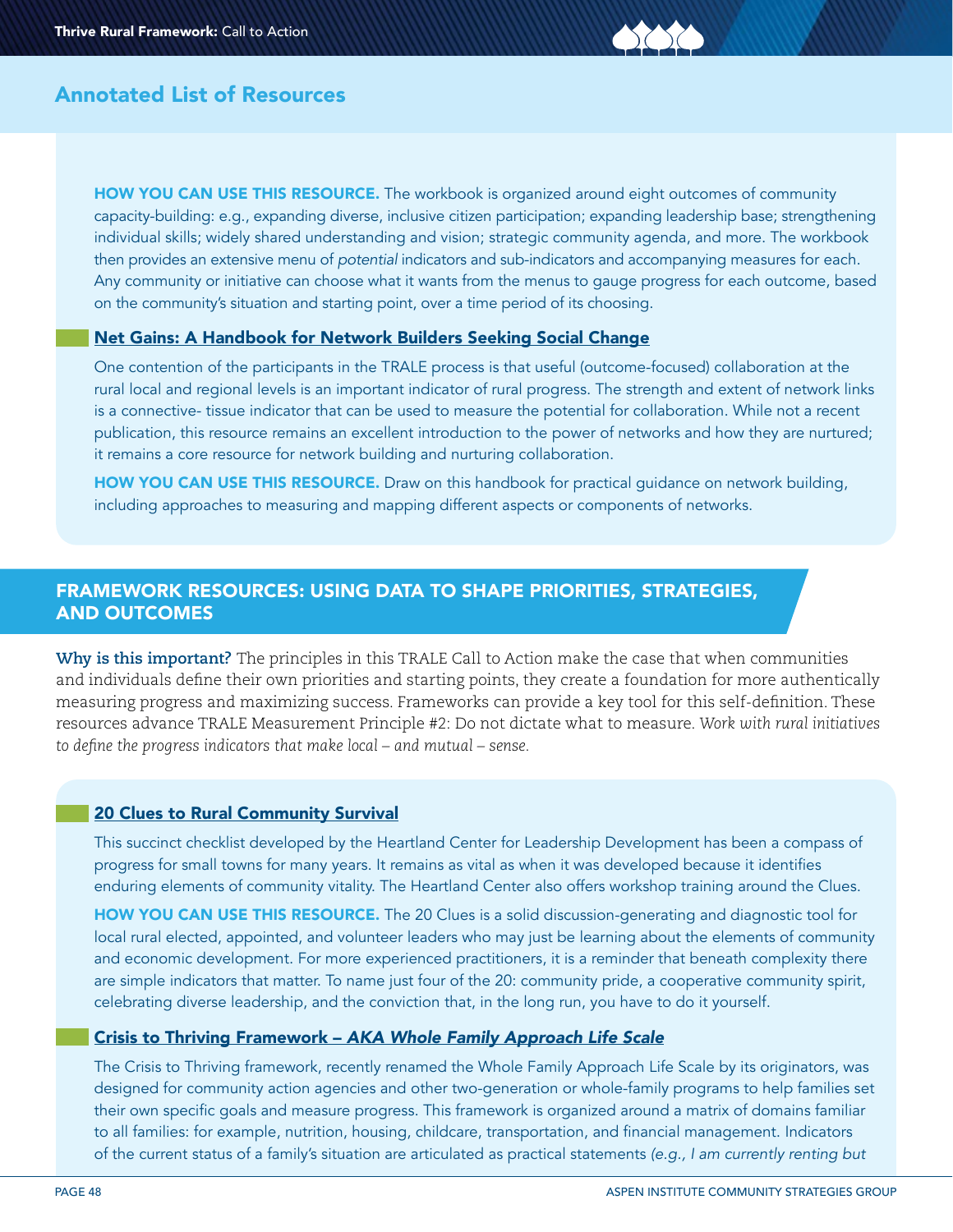it is not affordable, or I am homeless and couch-surfing, or I own a home that needs repairs, or I am in a stable *housing situation, etc.)* and arrayed along a clear and practical five-status spectrum describing where the family is currently: Crisis, Vulnerable, Safe, Stable, or Thriving. Above all, it recognizes that individuals and families are most invested in solutions when they set their own quality of life priorities, and it makes it easy for families to see their progress along a spectrum.

HOW YOU CAN USE THIS RESOURCE. Organizations that work with families ask them to indicate which status describes their current situation, and then ask the families to set goals for which status they want to make progress on next. This framework could be adapted for rural community and economic development self-analysis and goal-setting by defining "crisis" to "thriving" descriptors for a community or region as a whole.

### [Thrive Rural Framework for Equitable Rural Prosperity](http://www.thriverural.org)

The Thrive Rural Framework is a new (2022) tool to help take stock, target action, and gauge progress towards this outcome: *Communities and Native nations across the rural United States are healthy places where each and every person belongs, lives with dignity, and thrives.* Developed by the Aspen Institute Community Strategies Group in partnership with seasoned rural and Native community, economic development, and health experts and practitioners from across the country, this framework diagrams the essential building blocks that must be in place – ten each at the Local Level and the Systems Level – in order to advance toward that outcome. It also includes the essential Foundational Element of dismantling rural-discriminatory practices based on place, class, and race that are embedded in policy, practice, and behavior at both the Local and System Levels.

HOW YOU CAN USE THIS RESOURCE. Communities, program designers, and policymakers can use this framework in generative discussion and formal processes to assess the status of individual building blocks in rural communities and regions or in regional and national systems – and to define what progress will look like in strengthening specific building blocks that are both near-term and long-term priorities. The Framework can help conceive and pinpoint missing and relevant indicators useful for making progress and impact – and refining action – over time. (Ancillary material will be developed going forward for using the Framework.)

## **[WealthWorks](https://www.wealthworks.org)**

WealthWorks is a systemic approach to strengthen rural and regional economies to "do development differently" by connecting community assets to market demand to build lasting livelihoods. WealthWorks practitioners build connected value chains of activity in any community or economic development effort that pursue three simultaneous "wealth-creation" outcomes: (1) strengthening eight different forms of capital or assets while damaging none: (2) increasing local ownership of and influence over those assets; and (3) ensuring that low-wealth people, places, and businesses are always part of the decision-making and reap benefits in the effort. When these elements are present, more wealth becomes rooted in local people, places, and firms, which sets a community or region in a stronger position for future development.

HOW YOU CAN USE THIS RESOURCE. When using the [WealthWorks approach](https://www.wealthworks.org/basics/wealthworks-your-region-introduction) to economic development, community actors work together to identify the stock and quality of their assets in eight "capital" categories – Individual, Social, Natural, Built, Intellectual, Political, Cultural, and Financial – and how they might be deployed to strengthen a particular economic sector(s) while meeting documented demand for goods and services that the region can produce. Just as the Crisis to Thriving framework can do for families, WealthWorks can become a dynamic tool for measuring progress in a community. Note other resources on the website specifically related to measurement, for example: Measuring Rural Wealth Creation: A Guide for Regional Development [Organizations](https://www.wealthworks.org/economic-development-resources/how-tos), produced by the National Association of Development Organizations, and a good example of using it in the [Minnesota Region 5 Development Commission WealthWorks Evaluation](https://73358e83-ee2e-4e76-ae37-e8bc40a09fba.filesusr.com/ugd/f30eae_9652b4f49b7449a1a76b7c8906038577.pdf).